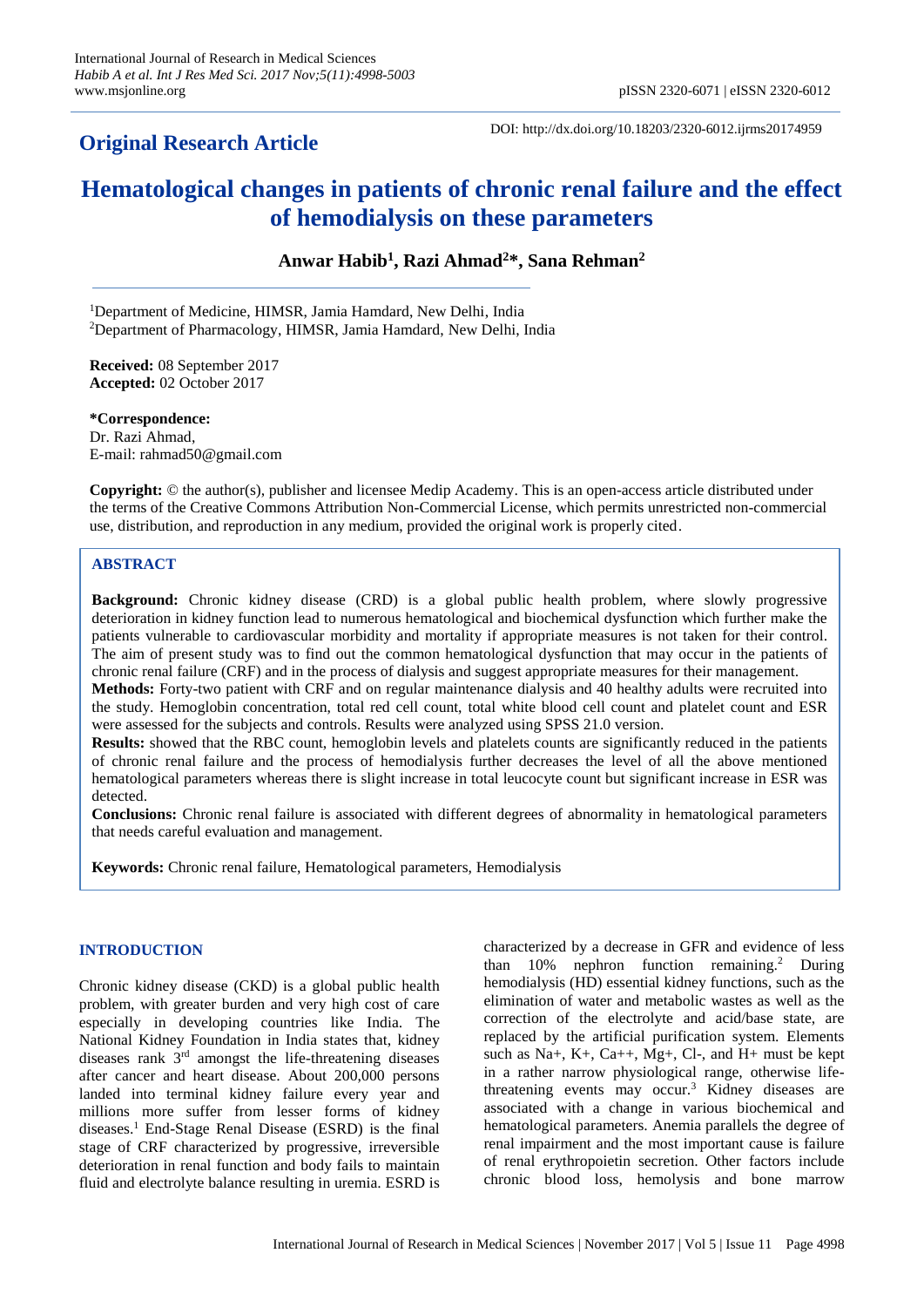suppression by retained uremic factors.<sup>4-6</sup> The most affected ones are erythrocyte indices. This is because majority of erythropoietin is synthesized in the juxta glomerular apparatus except 10% in liver and other organs. Apart from decreased erythropoietin, changes in red blood cells (RBCs) indices may be caused by vitamin B12, iron and folic acid deficiencies, which are consequences of dietary insufficiency or blood loss or by decreased erythrocytes' life span.7,8 Other causes of anemia in CKD may include gastrointestinal bleeding; severe hyperparathyroidism and systemic inflammation.<sup>9</sup> Other affected hematological parameters in CKD include total leukocytes and its differential counts, platelet count, bleeding time and prothrombin time. White blood cells (WBCs) count, platelet count and bleeding time were within normal ranges in CKD subjects.<sup>10</sup> Other findings reported include eosinophilia and prolonged bleeding time.<sup>11</sup> Thrombocytopenia is regarded as a consequence of hemodialysis. However, its occurrence is rare in patients undergoing hemodialysis using biocompatible membranes.<sup>12</sup> Platelet count tends to be decreased in both predialysis and hemodialysis patients.<sup>13</sup> Moreover, renal impairment, anemia and other clinical complications in hemodialysis patients may be commonly related to increased cellular uptake and toxicity of aluminum. Trace elements play an important role in the structure of proteins, enzymes and complex carbohydrates to participate in biochemical reactions. It also involved in a number of metabolic activities, including nerve conduction, transport excretory processes and serving as cofactors for enzymes. The cells of the proximal renal tubule have an important role in the homeostasis of essential metals, and the kidney is a target site for metal toxicity.<sup>14</sup> Biochemical and hematological profiles are commonly affected in CKD and this becomes more apparent as the disease progresses which further complicates the condition of the patient, making the patient more vulnerable for cardiovascular complications. Few literatures exist on hematological profiles of subjects with CKD in our environment. The objective of this study is to assess the hematological profile of our subjects with CKD and the effect of dialysis on these parameters.

#### **METHODS**

This is a cross sectional study on the patients of chronic kidney disease and on maintenance hemodialysis. The study was carried out in the HAHC hospital which is attached to Hamdard institute of medical sciences and research, Jamia Hamdard, New Delhi between January-2017 to july-2017.

The study population are the patients attending dialysis unit of HAHC hospital. The selection of patients was based on previous diagnosis with chronic kidney disease, based on KDIGO guidelines (CKD is defined as either kidney damage marked by albuminuria and GFR less than 60 mL/min per 1.73 m<sup>2</sup> for  $\leq$ 3 months).<sup>15</sup> Source of data was patient's dialysis unit records and personal interview with the patient and / or his relative with follow

ups. A pre-tested structured questionnaire was used to elicit the information regarding the socio-demographic characteristic disease and drug history and lab investigations.

#### *Blood samples*

Blood samples were taken with anticoagulant for haematological investigations such as RBC, haemoglobin, TLC, DLC, ERS and Platelet etc.

#### *Inclusion criteria*

All the patients suffering from chronic kidney disease and ware  $> 15$  years of age.

#### *Exclusion criteria*

- Patients suffering from any disease other than CKD that could affect their haematological parameters such as malignancy, inherited or acquired blood diseases, acute or chronic inflammation, connective tissues diseases, dehydration, or recent hemorrhagic episode were excluded from the study,
- Pregnant and lactating women.

## **RESULTS**

Out of total 42 patients undergoing hemodialysis and enrolled for the study, 40 were followed and completed the study (one patient died during the study period due cardiovascular complications and one left the study due to change of residence). Among the study population 30 (75%) patients were male and 10 (25%) were female, the maximum number of patients were from the age group 41-60 years (60%) followed by the patients of age group 21-40 years (20%) (Table 1).

## **Table 1: Age and gender distribution of hemodialysis patients.**

| Age (year) | <b>Male</b> | <b>Female</b> | Total no. |
|------------|-------------|---------------|-----------|
| < 20       | $($ i $()$  | 02            | 02.       |
| $21 - 40$  | 06          | 02            | 08        |
| $41 - 60$  | 20          | 04            | 24        |
| >60        | 04          | ΩŽ            | 06        |
| Total      | 30          |               |           |

Primary cause of ESRD leading to dialysis: The most common primary etiology for ESRD leading to dialysis was patient suffering from both diabetes and hypertension 35% followed by hypertension alone 25% and diabetes mellitus 20% (Table 2).

Chronic comorbidity in dialysis patients: Among the presence of co-morbidity, hypertension with diabetes mellitus topped the list (40%) followed by hypertension (25%), diabetes mellitus (15%) and coronary artery disease (5%) (Table 3).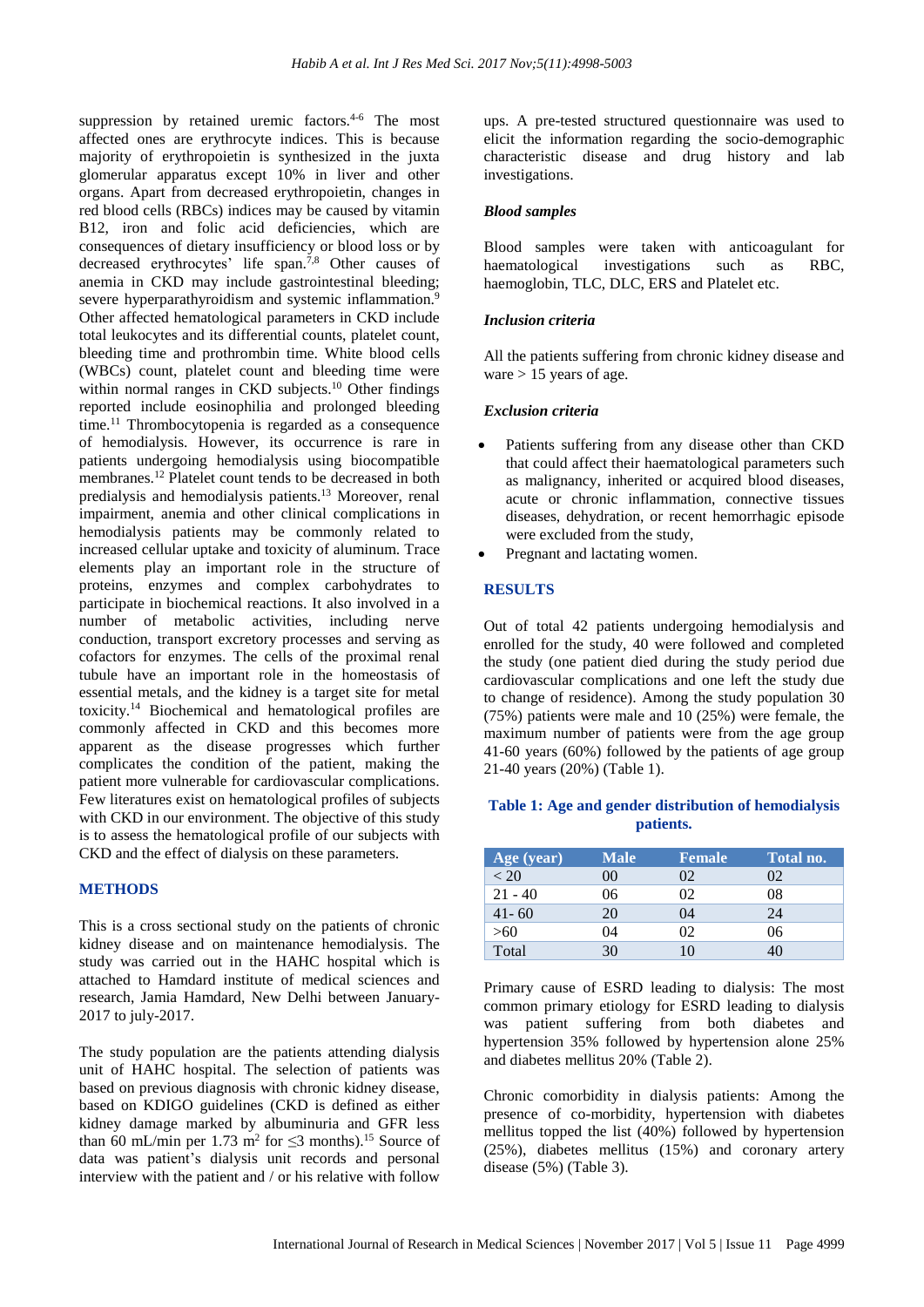#### **Table 2: Primary cause of ESRD leading to dialysis.**

| <b>Primary cause</b>                   | <b>Number of</b><br>patient | $%$ of<br>patient |
|----------------------------------------|-----------------------------|-------------------|
| Hypertension                           | 10                          | 25                |
| Diabetes mellitus                      | 08                          | 20                |
| Diabetes mellitus with<br>hypertension | 14                          | 35                |
| Drug intake                            | 04                          | 10                |
| Kidney stone                           | 03                          | 7.5               |
| Chronic glomerulonephritis             | 01                          | 2.5               |

#### **Table 3: Chronic comorbidity in dialysis patients.**

| <b>Co-morbid conditions</b>            | <b>Number</b><br>of patients | $%$ of<br>patients |
|----------------------------------------|------------------------------|--------------------|
| Hypertension only                      | 10                           | 25                 |
| Diabetes mellitus                      | 06                           | 15                 |
| Hypertension with diabetes<br>Mellitus | 16                           | 40                 |
| Cardiovascular disease                 | 12                           |                    |

Effect of chronic kidney disease on hematological parameters and its relationship with hemodialysis: data presented in Table 4 shows that the RBC count, hemoglobin levels and platelets counts are significantly reduced (p-value  $< 0.05$ ) in the patients of chronic renal failure and the process of hemodialysis further decreases the level of all the above mentioned hematological parameters whereas there is slight increase in total leucocyte count in the patient of CRF but a significant leukocytosis is induced by the process of dialysis (Table 4).

## **Table 4: Hematological parameters in hemodialysis patients and its relationship with hemodialysis.**

| <b>Parameters</b><br>(mean values) | <b>Control</b><br>(mean<br>value) | Pre-<br>dialysis<br>(mean<br>value) | Post-<br>dialysis<br>(mean<br>value) |
|------------------------------------|-----------------------------------|-------------------------------------|--------------------------------------|
| $Hb$ (gm/%)                        | 12.6                              | 8.84                                | 7.6                                  |
| RBC (million/mm3)                  | 4.8                               | 3.76                                | 3.06                                 |
| $TLC$ (thousand/mm3)               | 5.7                               | 6.06                                | 6.76                                 |
| Platelet count<br>(lac/mm3)        | 2.62                              | 1.73                                | 1.57                                 |
| <b>ESR</b>                         | 14.8                              | 52.5                                | 42.16                                |

Another significant change noted was in the value of ESR which is significantly high (p-value  $\langle 0.05 \rangle$ ) in the patients of chronic renal failure and dialysis also has significant role in decreasing ESR value in these patients.

Effect of chronic kidney disease on differential leucocyte count and its relationship with hemodialysis: although there is some leukocytosis in the patients of chronic renal failure there is not much effect of CRF on DLC except that an increase in number monocyte was detected (Table 5).

## **Table 5: Differential leucocyte count in patients of CRF and its relationship with hemodialysis.**

| Differential leucocyte count<br>(mean value) | Control $(\% )$<br>(mean value) | <b>Pre-dialysis</b> $(\% )$<br>(mean value) | Post-dialysis $(\% )$<br>(mean value) |
|----------------------------------------------|---------------------------------|---------------------------------------------|---------------------------------------|
| Neutrophil                                   | 62                              | 64.22                                       | 67.5                                  |
| Lymphocytes                                  | 22                              | 20.3                                        | 19.15                                 |
| Monocyte                                     | 04                              | 10.45                                       | 9.8                                   |
| Eosinophil                                   | 2.5                             | 0.8                                         | 0.8                                   |
| <b>Basophil</b>                              | 0.1                             | 0.47                                        | 0.22                                  |

#### **DISCUSSION**

It has been observed in our study that the Hb concentration and RBCs count are decreased in chronic renal failure patients when compared with control. This finding is in agreement with study obtained by other authors.<sup>16</sup> The essential cause of decrease RBC counts and consequent decrease in the Hb concentration and packed cell volume in chronic renal failure is impaired erythropoietin production and other factors which suppress marrow erythropoiesis and shortened red cell survival. RBC survival is decreased in uremic patients in proportion to the blood urea nitrogen concentration, and it improves significantly after intensive hemodialysis. Uremic plasma increases the expression of phosphatidyl serine on the outer cell surface in red blood cells. This enhances the recognition of damaged red blood cells by macrophage, leading to their subsequent destruction and decreased survival.<sup>17</sup> Anemia is the most common, consistent and severe form of the various hematological abnormalities. <sup>18</sup> Although anemia may be found at different CKD stages, a strong correlation exists between the incidence of anemia and the degree of CKD severity.<sup>19</sup> In addition to anemia, patients with chronic renal failure are prone to develop infections and hemorrhagic diathesis.<sup>20</sup> In the present study the platelet count was decreased among chronic renal failure patients. Erythropoietin potentiates the effect of megakaryocyte colony stimulating factors, acetlyhydroase (PAF-AH) and paraoxonase (PON1). In chronic renal disease, impaired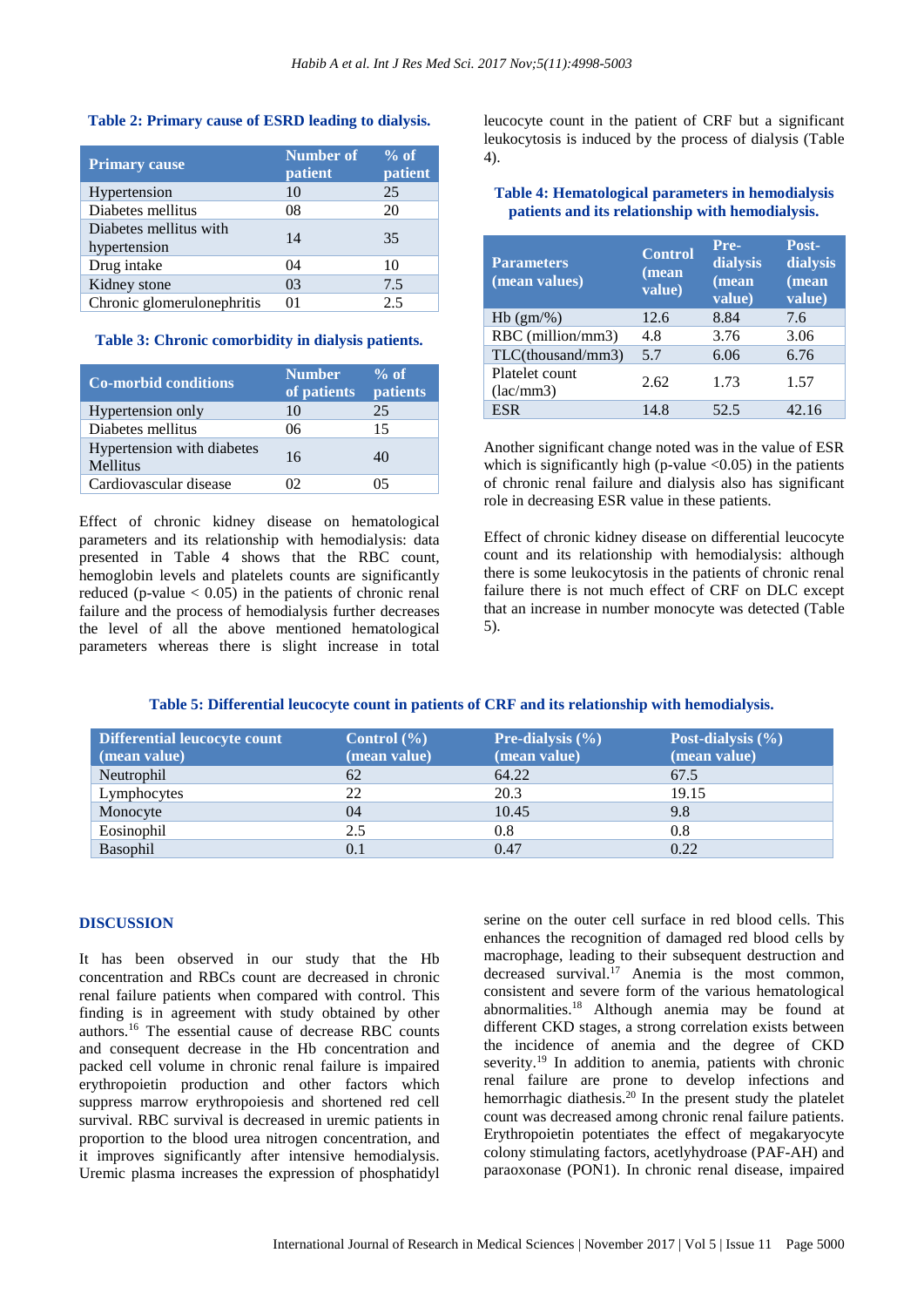erythropoietin secretion leads to a decrease in platelet count.<sup>21</sup> The detection of receptors for erythropoietin in megakaryocytes is understandable, because erythropoietin levels can affect platelet level and because of extensive homology between erythropoietin and thrombopoietin, erythropoietin act as the major humoral regulator of platelet mass.

Abnormal haemostasis in chronic renal failure is characterized by tendency to abnormal bleeding and bruising. Decreased factor III activity, abnormal platelet aggregation and adhesiveness and impaired prothrombin consumption contribute to the clotting defect in uremia.<sup>22</sup> Although hemostatic defects in uremia are often complex, it is probable that platelet dysfunction is the most consistent and clinically the most important feature.<sup>23</sup> Macrocytosis in chronic hemodialysis patients may be associated with increased mortality.<sup>24</sup> CRF is associated with many kinds of metabolic changes caused by the kidney disease and also attributable to dialysis treatment. Phenomena such as accumulation or deficit of various substances and dysregulation of metabolic pathways combine in the pathogenesis of these changes.<sup>25</sup>

In the process of accumulation, decreased urinary excretion plays a crucial role and leads to retention of metabolites in the body (e.g., creatinine, urea, electrolytes, and water). The increased formation of metabolites through catabolic processes and alternative metabolic pathways also wields an influence. Regular dialysis treatment partly decreases this accumulation but cannot avert the overall deficit. This deficit of some important substances in CRF can be caused by deficient intake in diet, impaired intestinal absorption, or increased losses during dialysis sessions. Disturbed synthesis of some crucial metabolic regulators (e.g., erythropoietin, active vitamin D) in kidneys also plays an important role. All of the above-mentioned factors lead to many serious complications for CKD patients during the course of dialysis and dialysis. All accelerate development of atherosclerosis, malnutrition-inflammation complex syndrome (MICS), anemia, hyperparathyroidism, and other serious problems that markedly affect prognosis and the quality of life of patients with CKF.<sup>26,27</sup>

It is well known that hematological parameters are reduced in CKD. The most affected ones are erythrocyte indices. This is because majority of erythropoietin is synthesized in the juxta glomerular apparatus except 10% in liver and other organs. Apart from decreased erythropoietin, changes in red blood cells (RBCs) indices may be caused by vitamin B12, iron and folic acid deficiencies, which are consequences of dietary insufficiency or blood loss or by decreased erythrocytes' life span.28,29 Other causes of anemia in CKD may include gastrointestinal bleeding; severe hyperparathyroidism and systemic inflammation.<sup>30</sup>

The use of recombinant human erythropoietin in hemodialyzed has replaced transfusions and led to major improvement of the survival rates of CKD-associated anemic patients.<sup>31</sup> Other affected hematological parameters in CKD include total leukocytes and its differential counts. White blood cells (WBCs) count, in our study was slightly raised in CRF patients and also process of dialysis further increases WBC count this may be due to up regulation and presence of cytokines such as tumor necrosis factor  $-\alpha$  (TNF-α) and interleukin-6 (IL-6) in blood contribute to chronic inflammation in the uremic state, the inflammatory response is characterized by an obvious presence of pro-inflammatory cytokines.<sup>32</sup> This presence implies activation of the acute phase proteins such as C - reactive protein which may also be the cause of significantly raised ESR value found in our study and decreased level of these chronic inflammatory mediators during the process of hemodialysis also decreases the ESR value.<sup>33</sup>

Thrombocytopenia is regarded as a consequence of hemodialysis. Platelet count tends to be decreased in both predialysis and hemodialysis patients.<sup>34</sup> However, its occurrence is rare in patients undergoing hemodialysis using biocompatible membranes.<sup>35</sup> Many studies found a statistically significant decrease in platelet count of CKD patients.36-38

## **CONCLUSION**

Chronic renal failure is associated with different degrees of abnormality in hematological parameters that needs careful evaluation and management.

*Funding: No funding sources Conflict of interest: None declared Ethical approval: The study was approved by the Institutional Ethics Committee*

#### **REFERENCES**

- 1. National Kidney Foundation: K/DOQI Clinical Practice Guidelines for Anemia of Chronic Kidney Disease. Am J Kidney Dis. 2006;47 (Suppl 3): S33- S53.
- 2. Poothullil J, Shimizu A, Day RP, Dolovich J. Anaphylaxis from the product (s) of ethylene oxide gas. Ann Intern Med. 1975;82(1):58-60.
- 3. Daugirdas JT, Ing TS, Roxe DM, Ivanovich PT, Krumlovsky F, Popli S, et al. Severe anaphylactoid reactions to cuprammonium cellulose hemodialyzers. Archives of internal medicine. 1985;145(3):489-94.
- 4. Levin A, Bakris GL, Molitch M, Smulders M, Tian J, Williams LA, Andress DL. Prevalence of abnormal serum vitamin D, PTH, calcium, and phosphorus in patients with chronic kidney disease: results of the study to evaluate early kidney disease. Kidney international. 2007;71(1):31-8.
- 5. Hsu CY, Bates DW, Kuperman GJ, Curhan GC. Relationship between hematocrit and renal function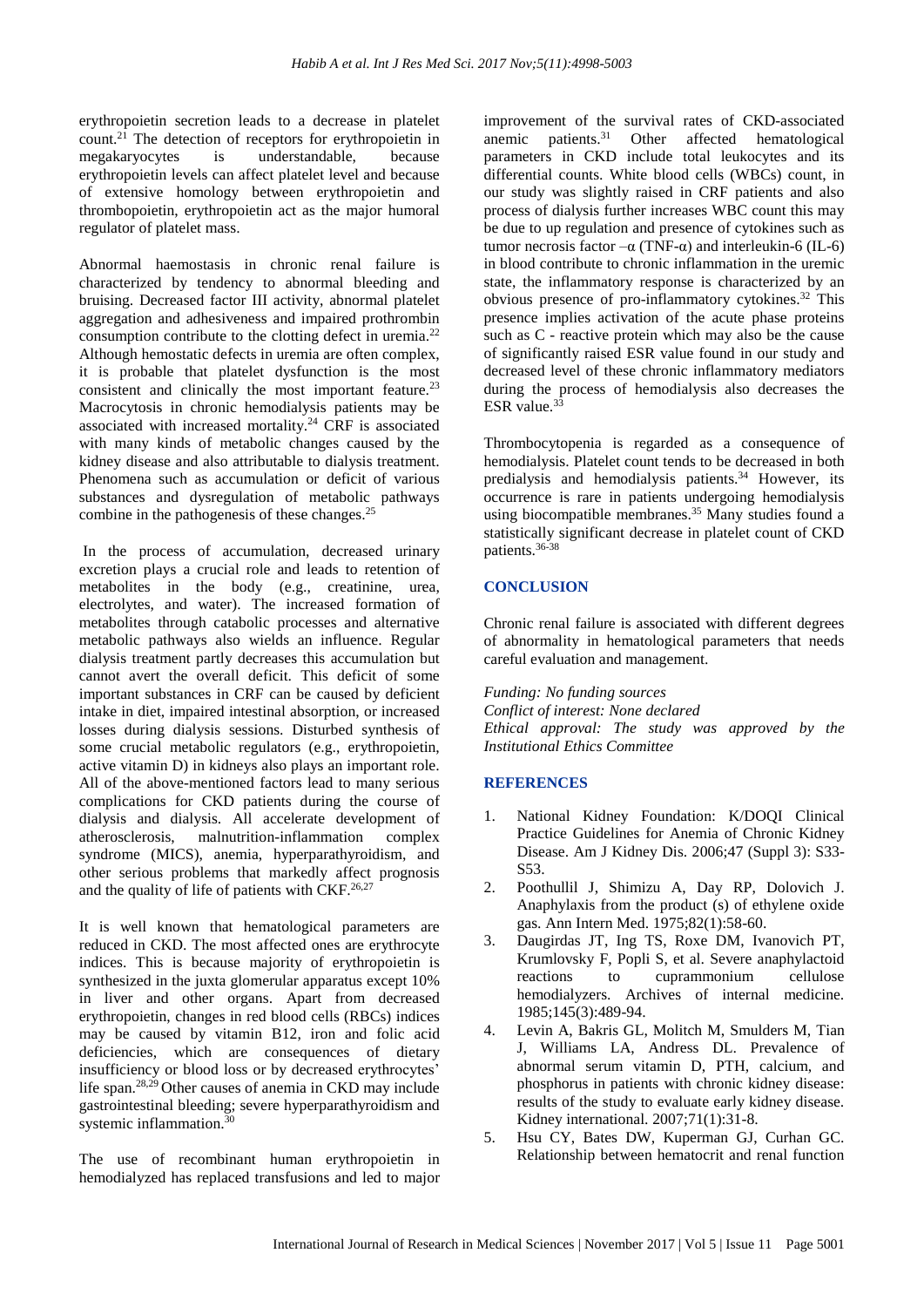in men and women. Kidney international. 2001;59(2):725-31.

- 6. Locatelli, F. Pozzoni P and Del Vecchio L, Recombinant Human Epoietin beta in the Treatment of Renal Anaemia. Ther Clin Risk Manag. 2007; 3(3): 433-9.
- 7. Locatelli F, Pozzoni P, Del Vecchio L. Recombinant human epoetin beta in the treatment of renal anemia. Therapeutics and clinical risk management. 2007;3(3):433.
- 8. Eschbach JW Jr, Funk D, Adamson J, Kuhn I, Scribner BH and Finch CA. Erythropoesis in patients with renal failure undergoing chronic dialysis. N. Eng J. Med.1967;276(12): 653-8.
- 9. Ratcliffe PJ. Molecular biology of erythropoietin. Kidney international. 1993;44(4):887-904.
- 10. Akinsola A, Durosinmi MO, Akinola NO. The haematological profile of Nigerians with chronic renal failure. Africa J Medic and medical Sci. 2000;29(1):13-6.
- 11. Oluboyede OA, Williams AIO (1995). Serum ferritin and other Iron Indices in Adult Nigerians with Chronic Renal Failure: Review of Management of Anaemia. Afr J. Med. Med. Sci.; 24:231-237.
- 12. Katz I. Kidney and kidney related chronic diseases in South Africa and chronic disease intervention program experiences. Advances in chronic kidney disease. 2005 Jan 31;12(1):14-21.
- 13. Gafter U, Bessler H, Malachi T, Zevin D, Djaldetti M, Levi J. Platelet count and thrombopoietic activity in patients with chronic renal failure. Nephron. 1987;45(3):207-10.
- 14. Boosalis MG. The role of selenium in chronic disease. Nutrition in Clinical Practice. 2008;23(2):152-60.
- 15. National kidney foundation. K/DOQI Clinical Practical Guidelines for Chronic Kidney Disease, Evaluation, Classification and stratification. Am J. Kidney Dis. 2002; 39 (Suppl 1): 51-5266.
- 16. Suresh M, Mallikarjuna RN, Sharan B, Singh M, Hari Krishna B, Shravya KG. Hematological changes in chronic renal failure. Int J Sci Res Publ. 2012;2(9):1-4.
- 17. Means RT, Glader B. Acquired nonimmune hemolytic disorders. Wintrobe's Clinical Hematology. 2009;1:1021-37.
- 18. Brown GE, Roth GM; The anemia of chronic nephritis. Arch Intern Med.1922; 30(6): 817-840.
- 19. McClellan W, Aronoff SL, Bolton WK, Hood S, Lorber DL, Tang KL, et al. The prevalence of anemia in patients with chronic kidney disease. Current medical research and opinion. 2004;20(9):1501-10.
- 20. Castaldi PA, Rozenberg MC, Stewart JH; The bleeding disorder of uraemia. 1966; 2(7454): 66-69.
- 21. Ch. Gouva, E. Papavasiliou, K.P. Katopodis, A.P. Tambaki, D. Christidis and A.D. Tselepis. Effect of Erythropoietin on Serum paf-acetylhydrolase in patients with Chronic Renal Failure. Nephrology dialysis transplantation. 2006: 21(5):1270-77
- 22. Cheney K, Bonnin JA. Haemorrhage, platelet dysfunction and other coagulation defects in uraemia. Brit J Haematol. 1962;8(3):215-22.
- 23. Marcus AJ; Platelet function. New Engl J Med. 1969; 280(24): 1330-1335.
- 24. Tennankore KK, Soroka SD, West KA, Kiberd BA. Macrocytosis may be associated with mortality in chronic hemodialysis patients: a prospective study. BMC nephrology. 2011;12(1):19.
- 25. Cibulka R, Racek J, Vesela E. The importance of Lcarnitine in patients with chronic renal failure treated with hemodialysis. Vnitrni Lekarstvi. 2005;51(10):1108.
- 26. Durak I, Akyol Ö, Başeşme E, Canbolat O, Kavutcu M. Reduced erythrocyte defense mechanisms against free radical toxicity in patients with chronic renal failure. Nephron. 1994;66(1):76-80.
- 27. Silver J, Kilav R, Sela-Brown A, Naveh-Many T. Molecular mechanisms of secondary hyperparathyroidism. Pediatric Nephrology. 2000;14(7):626-8.
- 28. Locatelli F, Pozzoni P, Del Vecchio L. Recombinant human epoetin beta in the treatment of renal anemia. Therapeutics and clinical risk management. 2007;3(3):433.
- 29. Eschbach Jr JW, Funk D, Adamson J, Kuhn I, Scribner BH, Finch CA. Erythropoiesis in patients with renal failure undergoing chronic dialysis. New England Journal of Medicine. 1967;276(12):653-8.
- 30. Ratcliffe PJ. Molecular biology of erythropoietin. Kidney international. 1993;44(4):887-904.
- 31. Fink JC, Blahut SA, Reddy M, Light PD. Use of erythropoietin before the initiation of dialysis and its impact on mortality. Americ J Kidney Dis. 2001;37(2):348-55.
- 32. Tbahriti HF, Meknassi D, Moussaoui R, Messaoudi A, Zemour L, Kaddous A, Bouchenak M, et al. Inflammatory status in chronic renal failure: The role of homocysteinemia and pro-inflammatory cytokines. World J Nephrol. 2013;2(2):31.
- 33. Castillo-Rodríguez E, Pizarro-Sánchez S, Sanz AB, Ramos AM, Sanchez-Niño MD, Martin-Cleary C, et al. Inflammatory Cytokines as Uremic Toxins:"Ni Son Todos Los Que Estan, Ni Estan Todos Los Que Son". Toxins. 2017;9(4):114.
- 34. Gafter U, Bessler H, Malachi T, Zevin D, Djaldetti M, Levi J. Platelet count and thrombopoietic activity in patients with chronic renal failure. Nephron. 1987;45(3):207-10.
- 35. Katz I. Kidney and kidney related chronic diseases in South Africa and chronic disease intervention program experiences. Advances in chronic kidney disease. 2005;12(1):14-21.
- 36. Suresh M, Mallikarjuna RN, Sharan B, Singh M, Hari Krishna B, Shravya KG. Hematological changes in chronic renal failure. Int J Sci Res Publ. 2012;2(9):1-4.
- 37. Yassein RB., Alseedig NO, Abd Allah SK, Mohmmed AA, Alballah NA, Syid MA. (2016). Hematological parameters among Sudanese patients